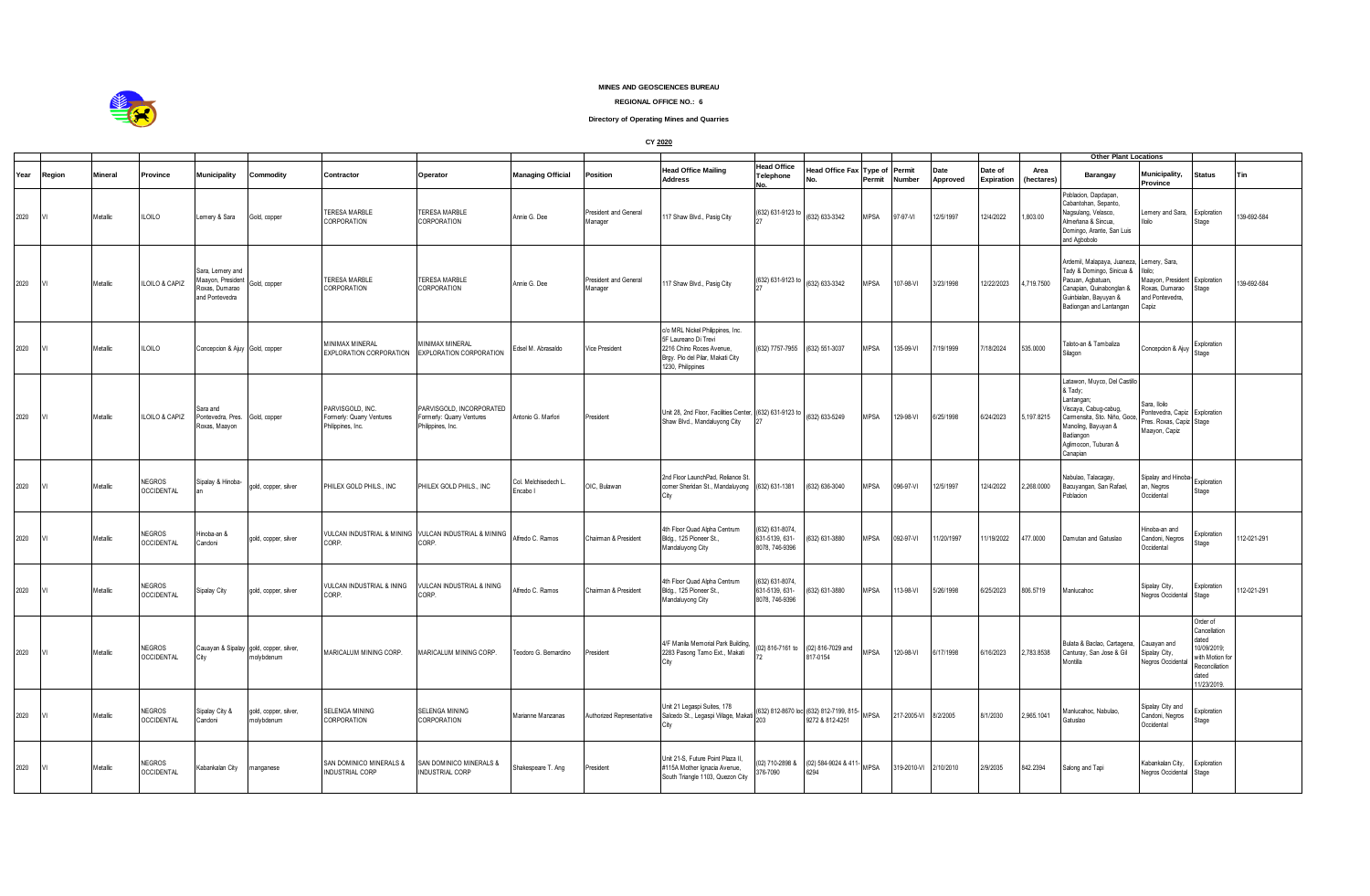| Year | Region | Mineral             | Province                           | Municipality                     | Commodit v                                    | Contractor                                                                                             | Operator                                                                    | <b>Managing Official</b>       | Position                   | lead Office Mailing<br><b>Address</b>                                                                                               | <b>Head Office</b><br><b>Telephone</b>                  | lead Office Fax | Type of<br>ermit | Permit<br>Number                | Date<br>Approved | Date of<br>Expiration | Area<br>hectares         | Barangay                                                                              | Municipality,<br>Province                    | <b>Status</b>               | Tin             |
|------|--------|---------------------|------------------------------------|----------------------------------|-----------------------------------------------|--------------------------------------------------------------------------------------------------------|-----------------------------------------------------------------------------|--------------------------------|----------------------------|-------------------------------------------------------------------------------------------------------------------------------------|---------------------------------------------------------|-----------------|------------------|---------------------------------|------------------|-----------------------|--------------------------|---------------------------------------------------------------------------------------|----------------------------------------------|-----------------------------|-----------------|
| 2020 |        | <b>Von-Metallic</b> | <b>NTIQUE</b>                      | ibertad                          | Marble                                        | TUDOR MINERAL EXPLORATION<br>CORPORATION                                                               | TUDOR MINERAL EXPLORATION<br>CORPORATION                                    | Nestor F. Domingo              | President                  | Suite 430, 3055 Wilshire Blvd., Los<br>Angeles, California 90010, USA                                                               | 213) 388-1106                                           | (213) 388-4438  | <b>APSA</b>      | 70-2001-VI                      | 16/2001          | /15/2026              | 768                      | aio. Cubav. San Roque<br>Bulanao, & Maramig                                           | Libertad, Antique                            | No Operation<br>o date      | 320-000-231-504 |
| 2020 |        | Non-Metallic        | <b>LOILO</b>                       | San Enrique and<br><b>Banate</b> | Basalt rock and other<br>associated materials | C BERTUMEN AND COMPANY<br><b>INCORPORATED</b>                                                          | I.C BERTUMEN AND COMPANY<br>NCORPORATED                                     | Mario Bertumen                 | Director                   | 7thFir. Penthouse Corporate<br>Business Center Bldg., 151 Paseo<br>de Roxas, cor. Amaiz St., 1226<br>akati City                     | lone                                                    | <b>None</b>     | <b>MPSA</b>      | 231-2007-VI                     | 3/29/2007        | 3/28/2032             | 419.5508                 | Mapili<br>Manogopaya                                                                  | San Enrique, Iloilo<br>Banate, Iloilo        | <b>Exploration</b><br>Stage | 004-239-285     |
| 2020 |        | Non-Metallic        | ANTIQUE & AKLAN                    | lbertad &<br><b>Buruanga</b>     | Limestone                                     | FAR EAST CEMENT<br>CORPORATION                                                                         | FAR EAST CEMENT<br>CORPORATION                                              | Richard S. Lim                 | President                  | lo. 153 Epifanio Delos Santos<br>Avenue, Mandaluyong City                                                                           | one                                                     | None            | MPSA             | 326-2010-VI                     | 2/23/2010        | 2/22/2035             | 296.2271                 | inindugan, Inayawan &<br>Codiong<br>Vazareth, Tag-osip, Tigum &<br>Santander          | Libertad, Antique<br>Buruanga, Aklan         | <b>Exploration</b><br>tage  | 139-355-260     |
| 2020 |        | Non-Metallic        | <b>GUIMARAS</b>                    | Jordan &<br><b>Buenavista</b>    | Limestone                                     | <b>DORILAG CEMENT</b><br>CORPORATION                                                                   | DORILAG CEMENT<br>CORPORATION                                               | Fe D. Dorilag                  | Chairman of the Board      | 3rgy. PD Monfort-North,<br>Dumangas, Iloilo                                                                                         | 0908)9149291                                            | None            | MPSA             | 014-93-VI                       | 3/18/1993        | 6/17/2018             | ,794.60                  | Rizal, Melleza, Morobuan &<br>Balcon Melliza;<br>Montfiller, Rizal & Old<br>Poblacion | Jordan, Guimaras<br>uenavista,<br>Guimaras   | lot operating               |                 |
| 2020 |        | <b>Von-Metallic</b> | <b>VEGROS</b><br><b>OCCIDENTAL</b> | Sagay City                       | Silica                                        | SILICON DEVELOPMENT<br>CORPORATION                                                                     | SILICON DEVELOPMENT<br>CORPORATION                                          | Luis Y. Hofileña               | President                  | /o Interhouse Corporation Mez 4,<br>South Center Tower 2206 Market<br>St., Madrigal Business Park Phase<br>Alabang, Muntinlupa City | 34) 495-3745                                            | None            | <b>MPSA</b>      | 204-2004-VI                     | 6/23/2004        | 6/22/2029             | 109.5116                 | Babiera                                                                               | Sagay City, Negros Exploration<br>Occidental | Stage                       | 427-096-113     |
| 2020 |        | Non-Metallic        | <b>NEGROS</b><br><b>OCCIDENTAL</b> | Bago City                        | Sand and Gravel                               | ROCACHE AGGREGATES AND<br>DEVELOPMENT CORPORATION                                                      | ROCACHE AGGREGATES AND<br>DEVELOPMENT CORPORATION                           | Roberto S. Ramos               | President                  | Rm 201 Carmen Bildg, Lizares<br>venue, Bacolod City, Negros<br>ccidental                                                            | 34) 434-<br>359/707-5655                                |                 | MPP              | 010-013-VI<br>(First<br>enewal  | /29/2016         | 1/28/2021             | ot applicable            | Abuanan                                                                               | Bago City, Negros<br>Occidental              | Operating                   | 04-732-653      |
| 2020 |        | Non-Metallic        | <b>VEGROS</b><br><b>OCCIDENTAL</b> | Bago City                        | Sand and Gravel                               | KRUSHROCK CORPORATION                                                                                  | KRUSHROCK CORPORATION                                                       | Ban Hua U. Flores              | Chairman                   | SK Realty Building, 6th Street<br>acson, Bacolod City, Negros<br>ccidental                                                          | 034) 433-1871<br>09-9650 and 709- (034) 434-5325<br>726 |                 | MPP              | 05-001-VI<br>(Second<br>enewal' | 1/25/2015        | 11/24/2020            | ot applicable            | Ahuanan                                                                               | Bago City, Negros<br>Occidental              | perating                    | 004-247-515-000 |
| 2020 |        | Non-Metallic        | <b>ILOILO</b>                      | San Miguel                       | Sand and Gravel                               | KIMWA ILOILO CONSTRUCTION<br>DEVELOPMENT CORPORATION                                                   | KIMWA ILOILO CONSTRUCTION<br>DEVELOPMENT CORPORATION                        | Joselito Y. Lua                | President                  | Brgy. Mali-ao, Pavia, Iloilo                                                                                                        | (033) 329-5862                                          | None            | <b>MPP</b>       | 017-028-VI                      | 12/19/2017       | 12/18/2022            | not applicable           | lotambo                                                                               | San Miguel, Iloilo                           | Operating                   | 280-902-812     |
| 2020 |        | Non-Metallic        | <b>ILOILO</b>                      | Cabatuan                         | Sand and Gravel                               | <b>REPUBLIC AGGREGATES &amp;</b><br>CONCRETE ENTERPRISES<br><b>CORPORATION</b>                         | REPUBLIC AGGREGATES &<br><b>CONCRETE ENTERPRISES</b><br>CORPORATION         | Isidro B. Quiatchon, Jr.       | Plant Manager              | URT Compound, Brgy. Pamul-<br>ogan, Cabatuan, Iloilo                                                                                | 9636675087<br>033) 509-0051                             | None            | MPP              | 017-027-VI                      | 12/12/2017       | 12/11/2022            | not applicable           | Pamul-ogan                                                                            | Cabatuan, Iloilo                             | berating                    | 279-911-753     |
| 2020 |        | Non-Metallic        | <b>ILOILO</b>                      | Pototan                          | Sand and Gravel                               | ROPRIM CONSTRUCTION                                                                                    | ROPRIM CONSTRUCTION                                                         | Ronnie Primavlon               | Proprietor                 | ot 5, Blk 5, Villa Las Palmas, Jaro,<br>Iloilo City                                                                                 | (033) 329-6991/<br>608-5573                             | None            | MPP              | 018-029-VI                      | 2/8/2018         | 2/7/2023              | not applicable           | Amamaros                                                                              | Pototan, Iloilo                              | perating                    | 102-266-508     |
| 2020 |        | Non-Metallic        | CAPIZ                              | <b>Roxas City</b>                | Basalt materials<br>Sand and Grave            | BLUE CHIP BUILDERS, INC.                                                                               | BLUE CHIP BUILDERS, INC.                                                    | Vicente D. Ong, III            | President                  | unta Dulog Commercial Comple:<br>St. Joseph Avenue, Pueblo de<br>Panay Township, Lawaan, Roxas<br>ity. Caniz                        | 939) 9163575/<br>036) 6212-808                          | (036) 6212-808  | MPP              | 018-030-VI                      | 2/12/2018        |                       | 2/11/2023 not applicable | Dinginar                                                                              | Roxas City, Capiz                            | Operating                   | 005-248-001-000 |
| 2020 |        | Non-Metallic        | <b>ILOILO</b>                      | eganes                           | Sand and Gravel                               | <b>RL ROYAL PRIME</b><br>CONSTRUCTION COMPANY<br>Formerly: Stonehub, Inc.)                             | <b>RL ROYAL PRIME</b><br>CONSTRUCTION COMPANY<br>(Formerly: Stonehub, Inc.) | Roswell T. Limsui              | Authorized Representative  | Brgy. Guihaman, Leganes, Iloilo                                                                                                     | 033-857-9314                                            | None            | MPP              | 018-031-VI                      | 3/21/2018        | 3/20/2023             | not applicable           | Guihaman                                                                              | Leganes, Iloilo                              | Operating                   | 008-861-013-000 |
| 2020 |        | <b>Von-Metallic</b> | <b>ILOILO</b>                      | ton                              | Sand and Gravel                               | MRCT SAND AND GRAVEL                                                                                   | MRCT SAND AND GRAVEL                                                        | Dalmacio L. Tamba, Jr.         | roprietor                  | Brgy. Pulo, Maesta Vita, Oton,<br>lniln.                                                                                            | 033-393-1474<br>0918-9671208                            | None            | MPP              | 18-032-VI                       | 4/19/2018        | 4/18/202              | not applicable           | Pulo Maestra Vita                                                                     | Oton, Iloilo                                 | Operating                   | 17-493-879      |
| 2020 |        | Non-Metallic        | <b>GUIMARAS</b>                    | <b>Buenavista</b>                | Limestone                                     | MABINI LIMERS AND FARMERS<br>AND MULTI-PURPOSE<br>COOPERATIVE (MLFMPC)                                 | MABINI LIMERS AND FARMERS<br>AND MULTI-PURPOSE<br>COOPERATIVE (MLFMPC)      | Dioneto P. Eñano, Sr.          | General Manager            | Brgy. Mabini, Buenavista,<br>Guimaras                                                                                               | (0917) 20905599<br>(0918) 4197415                       | None            | MPP              | 010-012-VI<br>1st Renewal       | /20/2018         | 6/19/2023             | not applicable           | Mabini                                                                                | <b>Buenavista</b><br>Guimaras                | Operating                   | 004-231-052     |
| 2020 |        | <b>Von-Metallic</b> | NEGROS<br><b>OCCIDENTAL</b>        | Bago City                        | Sand and Gravel                               | GC & C, INCORPORATED                                                                                   | GC & C, INCORPORATED                                                        | Charles Anthony M.<br>Dumancas | resident                   | Carlos Hilado Avenue,<br>Circumferential Road, Brgy. Bata,<br>Bacolod City                                                          | 034) 441-2409<br>1/ (034) 441-<br>693                   | None            | MPP              | 07-006-VI<br>Renewall           | /14/2018         | 8/13/2023             | ot applicable            | Atipuluan                                                                             | Bago City, Negros<br>Occidental              | Operating                   | 162-792-563     |
| 2020 |        | Non-Metallic        | <b>KLAN</b>                        | bajay                            | Sand and Gravel                               | IBC INTERNATIONAL BUILDERS<br>CORPORATION                                                              | IBC INTERNATIONAL BUILDERS<br>CORPORATION                                   | Alvin Patrick L. Tan           | Vice President - Motorpool | No. 58 Avanceña St., Brgy. North<br>undidor, Molo, Iloilo City                                                                      | None                                                    | None            | MPP              | 018-033-VI                      | 3/29/2018        | 8/28/2023             | ot applicable            | Laguinbanwa                                                                           | Ibajay, Aklan                                | berating                    | 000-249-935-000 |
| 2020 |        | Non-Metallic        | <b>ILOILO</b>                      | San Miguel                       | Sand and Gravel                               | KIMWA ILOILO CONSTRUCTION KIMWA ILOILO CONSTRUCTION<br>DEVELOPMENT CORPORATION DEVELOPMENT CORPORATION |                                                                             | Joselito Y. Lua                | President                  | Brgy. Mali-ao, Pavia, Iloilo                                                                                                        | (033) 329-5862                                          | None            | MPP              | 018-034-VI                      | 12/17/2018       | 12/16/2023            | not applicable           | Mali-ao                                                                               | Pavia, Iloilo                                | Operating                   | 280-902-812     |
| 2020 |        | Non-Metallic        | <b>ILOILO</b>                      | Calinog                          | Sand and Gravel                               | SMARTMIX PRECAST<br>CONCRETE, INC                                                                      | <b>SMARTMIX PRECAST</b><br>CONCRETE, INC                                    | Maximino Masuod P<br>Moein     | President                  | Kabaska Road, Brgy. Amparo,<br>Pavia, Iloilo                                                                                        |                                                         | None            | MPP              | 019-035-VI                      | 2/6/2019         | 2/5/2024              | not applicable           | Agcalaga                                                                              | Calinog, Iloilo                              | Operating                   | 458-526-321-000 |
| 2020 |        | Non-Metallic        | <b>ILOILO</b>                      | Concepcion                       | Sand and Gravel                               | MONTEPIEDRA AGGREGATES<br>CORPORATION                                                                  | MONTEPIEDRA AGGREGATES<br>CORPORATION                                       | Francis C. Felizardo           | President                  | 27 J.O Vera St., Valencia, Quezor<br>City / Brgy. Dungon A, Jaro, Iloilo                                                            |                                                         | None            | MPP              | 019-036-VI                      | 3/11/2019        | 3/10/2024             | not applicable           | Nina                                                                                  | Concepcion, Iloilo                           | Operating                   | 009-580-981-000 |
| 2020 |        | Non-Metallic        | NEGROS<br><b>OCCIDENTAL</b>        | alisay City                      | Sand and Gravel                               | KIMWA ILOILO CONSTRUCTION<br>DEVELOPMENT CORPORATION                                                   | KIMWA ILOILO CONSTRUCTION<br>DEVELOPMENT CORPORATION                        | Joselito Y. Lua                | President                  | Brgy. Mali-ao, Pavia, Iloilo                                                                                                        | (033) 329-5862                                          | None            | MPP              | 019-037-VI                      | 4/22/2019        | 4/21/2024             | not applicable           | Matab-ang                                                                             | Talisay City,<br>Negros Occidental           | perating                    | 280-902-812-001 |
| 2020 |        | Non-Metallic        | <b>ILOILO</b>                      | Pototan                          | Sand and Gravel                               | BOMBAY TRUCKING AND<br>HAULING SERVICES                                                                | <b>BOMBAY TRUCKING AND</b><br><b>HAULING SERVICES</b>                       | Fritzgerald P. Peñaflorida     | Proprietor                 | Riverside San Jose St., San jose<br>Ward (Pob.), Pototan, Iloilo                                                                    | 033) 529-8736                                           | None            | <b>MPP</b>       | 019-038-VI                      | 6/3/2019         | 6/2/2024              | not applicable           | Amamaros                                                                              | Pototan, Iloilo                              | Operating                   | 000-069-660-000 |